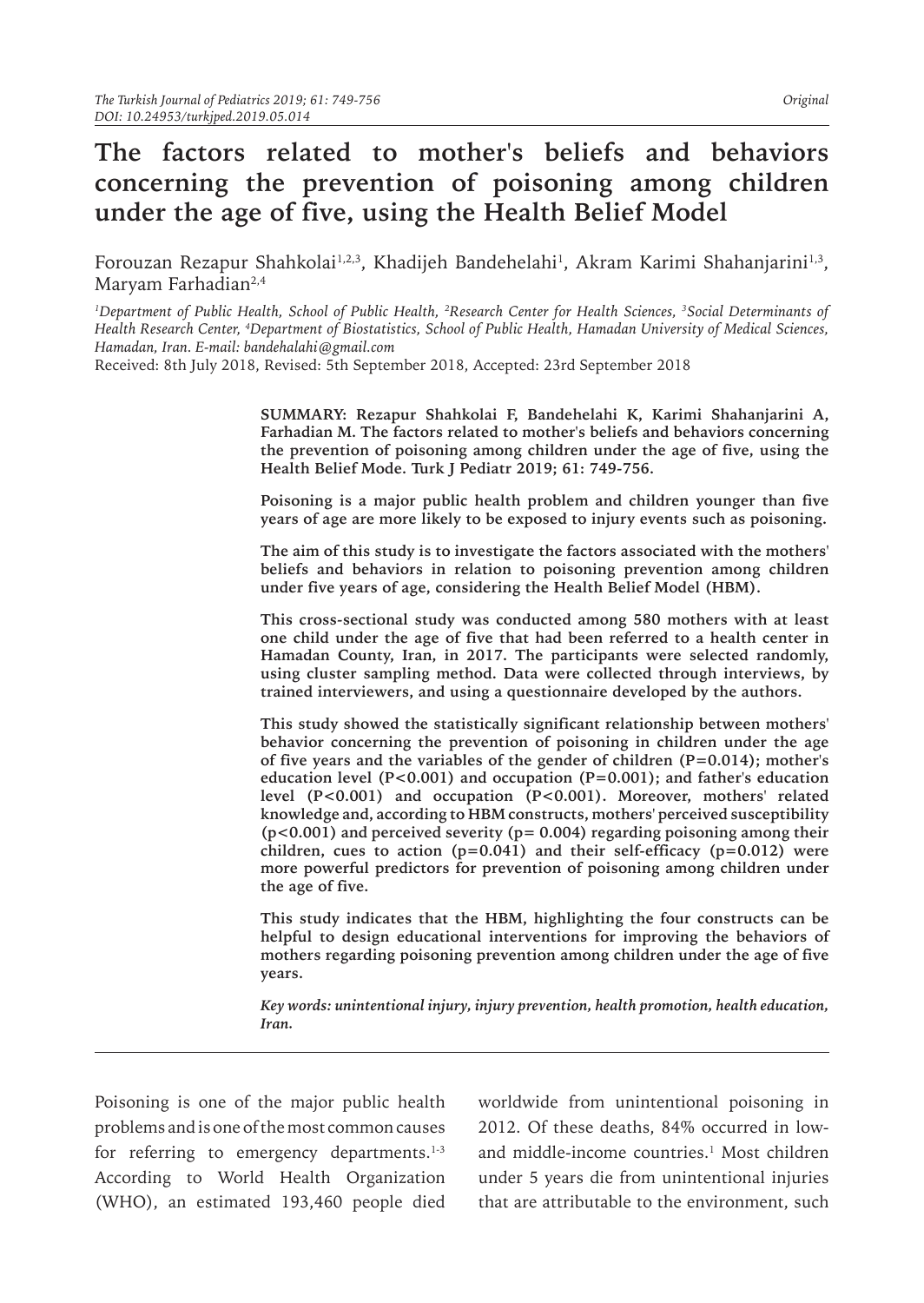as poisoning, falls, and drowning.<sup>4-5</sup> Among various external reasons for death in children at the age range from 1 to 14 years, poisoning has been located in fourth-place after road injuries, fires and drowning.<sup>1</sup> Children are also exposed to harmful chemicals through food, water, air and products around them.4 Based on WHO definition, poisoning is a term used to describe an event where the poisonous substances have entered the body through breathing, mouth, blood vessels, eating, injections, and leads to the destruction and death of the body's cells.<sup>6</sup> Studies show that children younger than five years are more likely to be exposed to events such as poisoning.7 According to statistics provided by forensic medicine in Iran, this injury type has introduced the second cause of child mortality. According to the results of a meta-analysis and a country's estimate, it has been detected that the rate of poisoning is still high in Iran.8 In industrial countries, poisoning occurs more with drugs, but in developing countries, poisoning occurs more often with poisons.9 Injuries (including poisoning) are economically important due to financial losses.10 Results of previous studies illustrate that effective strategies for preventing poisoning among children have been identified, which is including safe maintenance of drugs at home, education of mothers and children for preventing the ingestion of toxic substances, accurate labeling of toxic products, providing non-penetrating packages of pills and so on for children.5 Identifying the determinants of adopting the preventive behaviors for children's poisoning is an introduction to prevention. The results of a study conducted in Iran showed that one of the important factors in prevention of domestic events in children, e.g., poisoning is the attitude and behavior of mothers of children under five years of age towards preventing these events. $^{11}$ The researches highlight the importance of conducting the related studies based on health education and promotion models and theories that affect the psychological factors influencing individuals' knowledge and attitude and can help to prevent the injury events by them. Experts believe that the effectiveness of behavior change and health education programs is dependent on proper use of health education models and theories. Therefore, in the first step of the health education program,

an appropriate model should be selected.<sup>12</sup> The Health Belief Model (HBM) was invented by sociologists, psychologists and healthcare professionals and can help to adopt health behaviors. It also can help to explain and to predict health behaviors among people. This model consists of the constructs including perceived susceptibility, perceived severity, perceived benefits, perceived barriers, cues to action, and self-efficacy.<sup>13</sup> The purpose of this study is to investigate the factors associated with mothers' beliefs and behaviors in relation to poisoning prevention among children under five years of age, concerning HBM constructs.

#### **Material and Methods**

This study was a cross-sectional study. It was conducted in Hamadan County, located in the west of Iran, from June 13 to August 14, 2017. This study was conducted with 580 mothers, who had at least one child under the age of five. Sampling was done randomly using cluster sampling method. To compute sample size, similar studies were not found. Therefore, the prevalence of preventive behavior of poisoning of the mothers were considered as p=50%. Accordingly, to calculate the sample size for this study the related formula was used  $(n = \frac{z_{1-\alpha}^2 p(1-p)}{d^2})$  and also considering

the design effect (design effect=1.5), the final sample size was calculated as 580 in this study. In this formula, we used 0.95 as a confidence level and 0.05 as the estimated error. The mothers who came to health centers, including eight urban and five rural health centers, to receive the routine nursing care for children under age of five years old in sampling days were involved in this study. In each urban health center, a number of 48 individuals and in each rural health center a number of 40 individuals participated in the study. It is noteworthy that all the participants were informed about the aim and importance the study and the confidentiality of the information. They were included in the study, after giving informed consent. In this study having a maternal health record in the health center and having at least one child under the age of five were the inclusion criteria. Also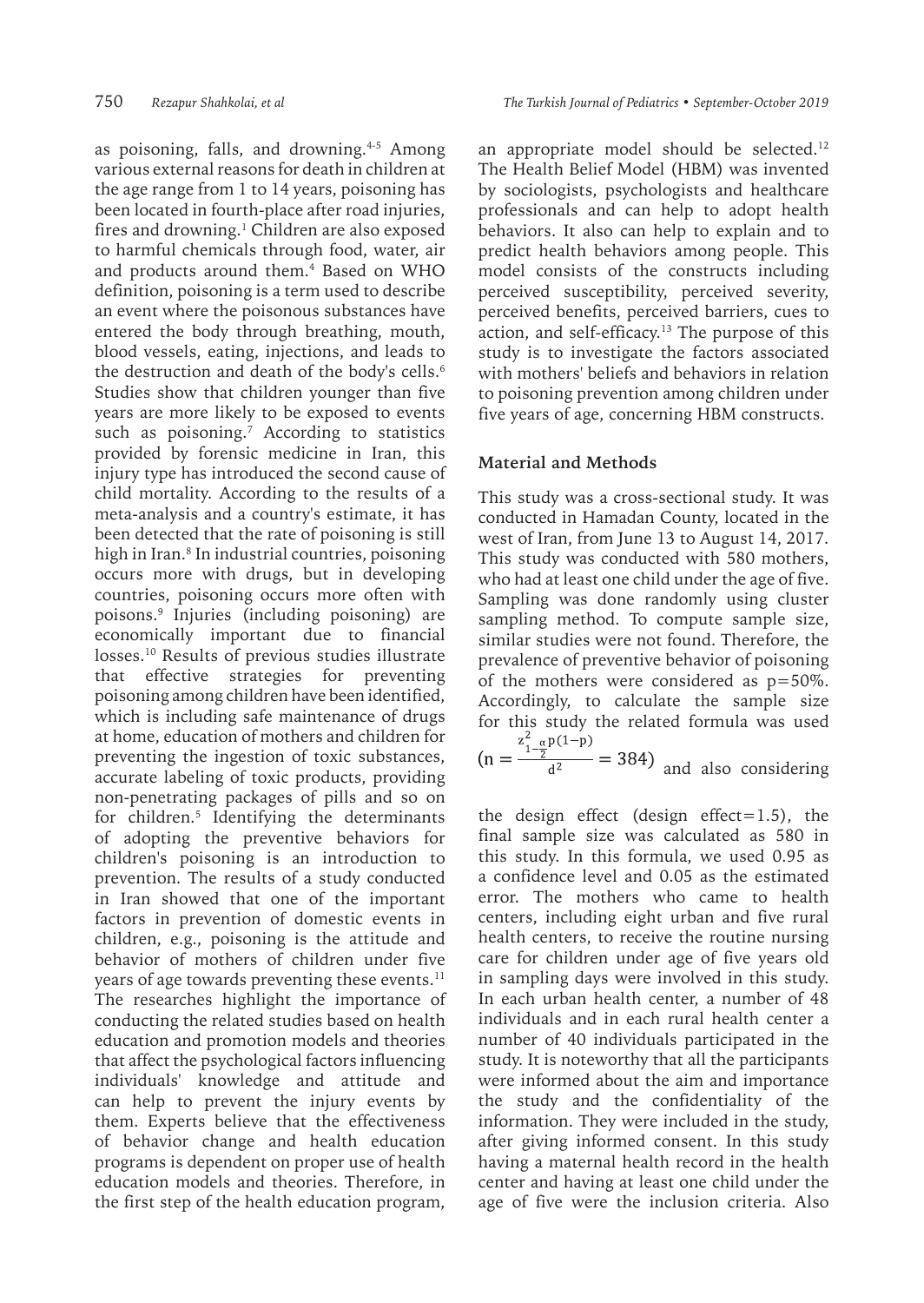in this study lack of consent to complete the interview and family immigration from the study setting and mother physical or mental disability were the exclusion criteria. In the current study, the interview method was used to collect data which was performed by three trained interviewers. During the interview, there was one person to take care of the mother's child so that the mother could participate in the interview and answer the questions easily. The data gathering tool was a researcher-made questionnaire that included demographic questions, questions about mothers' knowledge, behavior in relation to poisoning prevention among children and also their related beliefs based on the HBM constructs. The demographic questions included age, sex, the status of parental education and occupation and manner of child caring. The dependent variable in this study was the behavior of mothers in relation to preventing poisoning among children under the age of five years and independent variables included knowledge and the constructs of the HBM. Measuring the mothers' knowledge towards the prevention of poisoning in children was performed using ten multiple choice questions. There were four options to response to each question including one correct and three wrong options (one example of knowledge related question: 'what is the most common cause of child poisoning?'). To measure each construct of the HBM, the Likert scale question of five options (strongly agree to strongly disagree) were used. To measure the construct of perceived susceptibility or perception of mothers about the vulnerability of their children regarding poisoning six items were used (one example: 'There is a possibility that poisoning could cause a disability in my child'). The perceived severity construct consisted of five items (one example: 'Severe poisoning cause's trouble in future lives of children'). These items were about the perception of mothers regarding the severity and consequences of poisoning in their children. The assessment of the perceived benefits construct included three items (one example: 'Caring for my child and attention to her/his poisoning safety can reduce the cost of treatment for my family'). This construct was related to the perception of mothers towards the benefits derived from preventive measures against poisoning in children.

The measurement of the perceived barriers included five items (one example: 'Supervising the activities of my child regarding her/his poisoning safety is time consuming and takes my time'). This construct was related to the perception of mothers about the barriers to prevention of the poisoning among children. The cues to action consisted of five items (one example: 'Health workers instruct me about the principles of safety and the prevention of children poisonings'). This construct was about the existing cues for mothers to perform the preventive measures against poisoning among children. Measurement of self-efficacy construct consisted of five items (one example: 'I am certain that I can keep my child safe at any time'). This construct was related to the ability of mothers to implement the preventive measures to prevent poisoning among children. The number of behavioral questions was eleven, having two options for answers (yes / no), and were related to home safety and maternal safety measures to prevent poisoning among children that were self-reported. A higher score reflects better behaviors of the mothers in this regard (two examples of the behavior related questions: 1) 'I keep cleaning and bleaching chemicals in locked cabinets and away from my child's reach at home' and 2) 'I keep medications such as tablets, syrups in the lower floors of the refrigerator'.

In this study, the rate of participation of mothers and responding to the questionnaire was 100%. To investigate the validity of the questionnaire it was reviewed and corrected and revised by a panel of experts. Moreover, in order to investigate the reliability of the questionnaire, it was completed by 30 mothers in a preliminary study. To test the reliability of the questionnaire, the test-retest method was used with a two-week interval and the values of  $r = 0$ . 93 and p value = 0.001 were obtained, which they were acceptable values. Meanwhile, the total amount of Cronbach alpha value obtained from questionnaires was equal to 0.8. The Cronbach alpha value for the constructs of the HBM was as follows: knowledge: 0.80; perceived susceptibility: 0.80; perceived severity: 0.77; perceived barriers: 0.80; perceived benefits: 0.77; cues to action: 0.80; self-efficacy: 0.87 and behaviors: 0.80.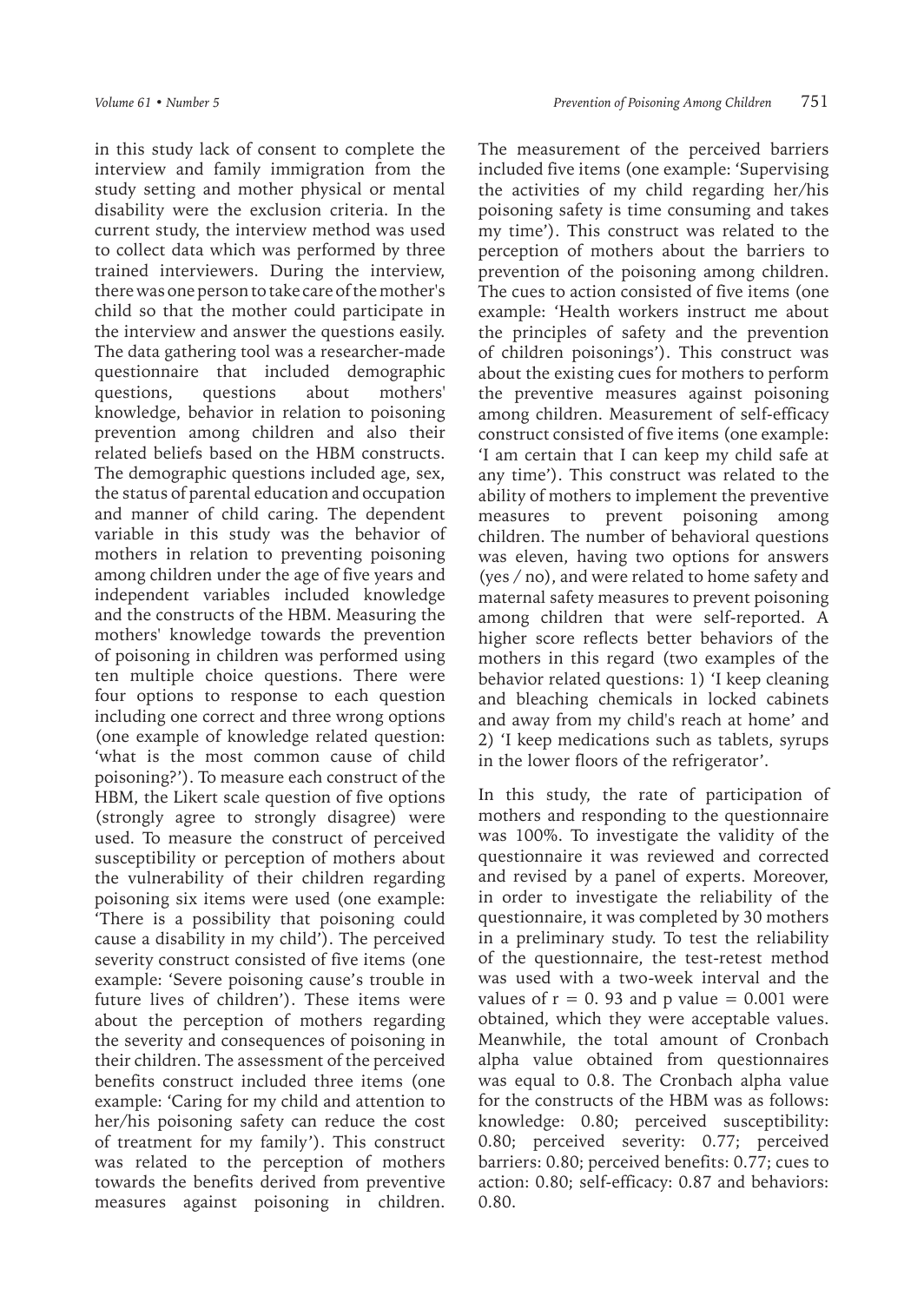Data were analyzed using SPSS 21 and both descriptive methods and statistical tests including one way ANOVA, regression and independent t-test were conducted.

This research project has been approved by the Ethics Committee for Research (ID: IR.UMSHA.REC.1396.7) at Hamadan University of Medical Sciences.

## **Results**

The results of this study show that among the constructs of HBM, the perceived susceptibility, perceived severity, cues to action and self-efficacy were found to be the stronger predictors of preventative behaviors of mothers towards preventing poisoning in children under the age of five years. It should be noted that no child was reported to experience poisoning in this study.

Table I shows the demographic characteristics of participants. According to this table, most of the mothers (45.7%) were in the age group of 26-30 years and the most of the fathers (33.3%) of children were in the age group of 31-35 years. The majority of the mothers (65.5%) were living in the city. Both mothers and fathers' education levels were at secondary school level. Most of the fathers (42.1%) were self-employed and most of the mothers were housewives (94.8%). Mothers had mostly (46.4%) only one child and also had only one child under five-year-old (83.8%). Most of the children (96.6%) were looked after by their mothers at home.

In Table I the one-way ANOVA test and T-test also shows the relationship between the demographic variables of the study and the behaviors of the mothers in the prevention of poisoning among children. It was found that there was a statistically significant relationship between mothers' behavior in preventing poisoning among children under the age of five years and the variables of the age of the father in the family (P=0.001); gender of children  $(P=0.014)$ ; place of residence  $(P<0.001)$ ; mother's education level (P<0.001); mother's occupation (P=0.001); father's education level (P<0.001); father's occupation (P<0.001) and children nursing manner  $(P=0.016)$ .

Table II presents the mean, standard deviation of the mothers' knowledge, preventive behaviors, and their beliefs according to the HBM constructs. This table shows that, among the studied constructs and regarding the range of obtainable scores for each construct, the preventive behaviors of mothers towards the poisoning among children and the perceived barrier construct are in the highest and lowest levels, respectively. Also all constructs of the HBM were higher than the moderate level in this study.

Table III shows the relationship between the HBM constructs and the behaviors of preventing poisoning among children. The Regression Model between behaviors (response variable) and constructs of HBM (independent variable) was applied.

There was a significant positive correlation between the mothers' behaviors in preventing poisoning in children under five years of age and knowledge (P<0.001); perceived susceptibility (P<0.001); perceived severity  $(P=0.004)$ ; cues to action  $(P= 0.041)$  and selfefficacy  $(P=0.012)$ .

## **Discussion**

In this study, the factors related to the behaviors of mothers regarding the prevention of poisoning among children under the age of five, using the HBM, were investigated. Regarding the HBM, this study showed that the preventive behaviors of mothers towards poisoning among children and the perceived barrier construct were in the highest and lowest levels, respectively. These results were consistent with a similar study on injury among under-five year old children in which, for all of the various constructs of the HBM, the mean scores were reported in moderate and/or in higher than moderate levels.14 Based on the results of the studies, it has been shown that, preventing behaviors can be increased by identifying and removing the barriers and through educational interventions and also increasing perceived susceptibility, severity benefits, self-efficacy, and cues to action.<sup>14-15</sup>

Various factors are effective in forming and initiating risky behavior in the home, including the social and economic status of the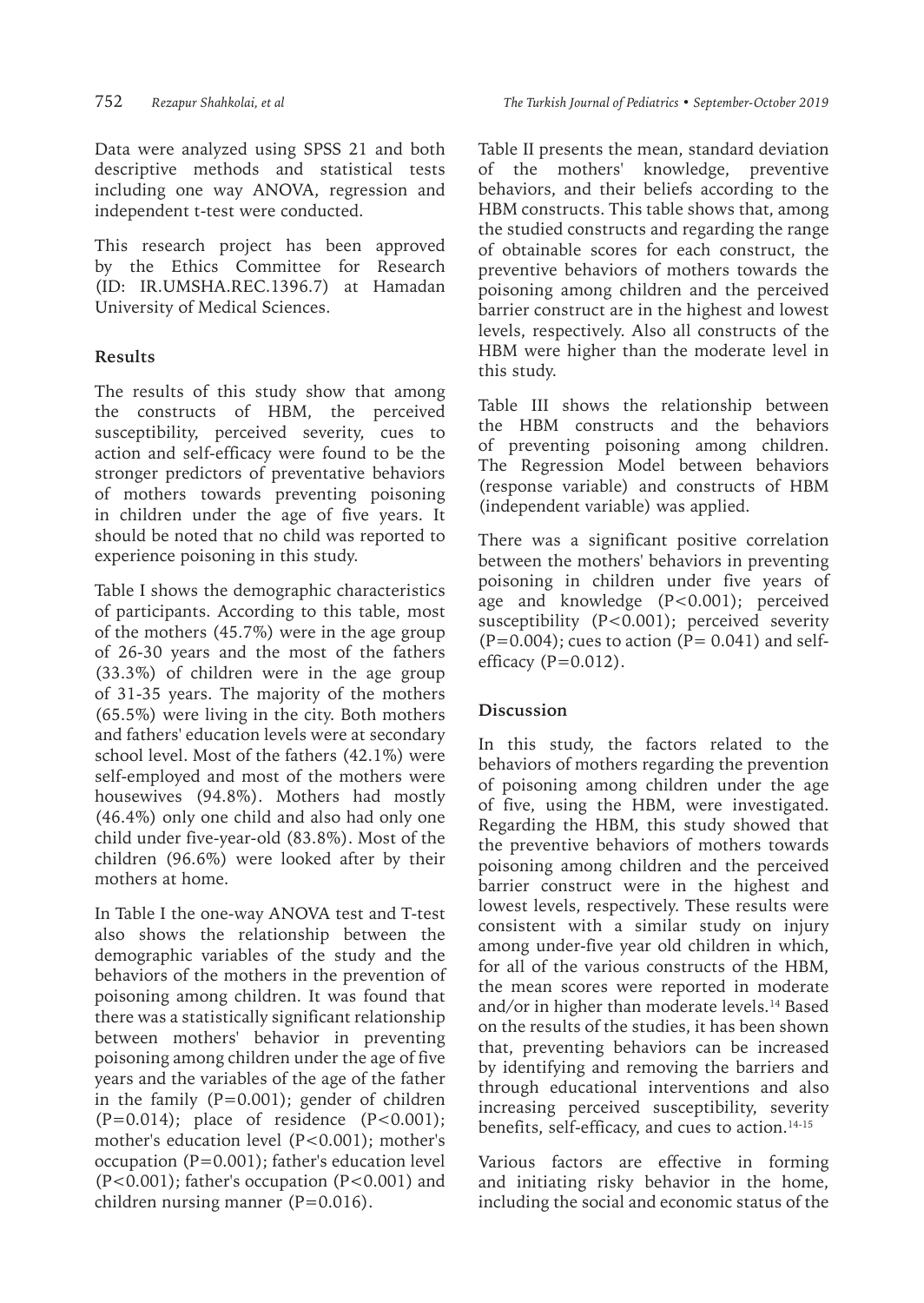| Demographic variables    |                              | Frequency (%)               | Behavior mean<br>$score \pm$<br>standard division | P-value |  |
|--------------------------|------------------------------|-----------------------------|---------------------------------------------------|---------|--|
| Mother's age             | 15-20 years old              | 16(2.8)                     | $9.88 \pm 1.02$                                   | 0.091   |  |
|                          | 21-25 years old              | 110 (19)                    | $9.88 \pm 1.11$                                   |         |  |
|                          | 26-30 years old              | 265 (45.7)                  | $10.16 \pm 0.93$                                  |         |  |
|                          | 31-35 years old              | 138 (23.8)                  | $10.14 \pm 0.88$                                  |         |  |
|                          | 36 years old and higher      | 51(8.8)                     | $10.06 \pm 0.95$                                  |         |  |
| Father's age             | Under 25 years of old        | 28(4.8)                     | $10.18 \pm 0.86$                                  | 0.001   |  |
|                          | 26-30 years old              | 180(31)                     | $10.05 \pm 1.02$                                  |         |  |
|                          | 31-35 years old              | 193 (33.3)                  | $10.07 \pm 0.95$                                  |         |  |
|                          | 36-40 year old               | 136 (23.4)                  | $10.29 \pm 0.85$                                  |         |  |
|                          | 40 years old and higher      | 43 (7.4)                    | $9.60 \pm 0.95$                                   |         |  |
| The number of children   | 1                            | 486 (83.8)                  | $10.06 \pm 0.96$                                  | 0.107   |  |
| under age of 5 in family | $\overline{2}$               | 94 (16.2)                   | $10.23 \pm 0.92$                                  |         |  |
| Gender of                | Male                         | 373 (64.3)                  | $10.16 \pm 0.92$                                  | 0.014   |  |
| children                 | Female                       | 207 (35.7)                  | $9.96 \pm 1.02$                                   |         |  |
| Place of residency       | City                         | 380 (65.5)                  | $10.23 \pm 0.92$                                  | < 0.001 |  |
|                          | Village                      | 200 (34.5)                  | $9.82 \pm 0.98$                                   |         |  |
| Mother's education       | Illiterate                   | 12(2.1)                     | $9.83 \pm 1.03$                                   | < 0.001 |  |
|                          | Primary (grade 1-5) school   | 82 (14.1)                   | $9.63 \pm 1.11$                                   |         |  |
|                          | Secondary school (grade 6-8) | 156 (26.9)                  | $9.96 \pm 0.89$                                   |         |  |
|                          | High school (grade 9-12)     | 115 (19.8)                  | $10.16 \pm 0.9$                                   |         |  |
|                          | Diploma                      | 132 (22.8)                  | $10.20 \pm 0.96$                                  |         |  |
|                          | University                   | 83 (14.3)                   | $10.24 \pm 0.75$                                  |         |  |
| Mother's occupation      | House wife                   | 550 (94.8)                  | $10.06 \pm 0.96$                                  | 0.001   |  |
|                          | Employed                     | 30(5.2)<br>$10.64 \pm 0.72$ |                                                   |         |  |
| Father's education       | Illiterate                   | 18(3.1)                     | $9.56 \pm 0.98$                                   | < 0.001 |  |
|                          | Primary school (grade 1-5)   | 84 (14.5)                   | $9.65 \pm 1.01$                                   |         |  |
|                          | Secondary school (grade 6-8) | 186 (32.1)                  | $9.96 \pm 0.95$                                   |         |  |
|                          | High school (grade 9-12)     | 82 (14.1)                   | $10.12 \pm 0.91$                                  |         |  |
|                          | Diploma                      | 113 (19.5)                  | $10.27 \pm 0.88$                                  |         |  |
|                          | University                   | 97(16.8)                    | $10.61 \pm 0.71$                                  |         |  |
| Father's occupation      | Self-employed                | 244 (42.1)                  | $10.14 \pm 0.96$                                  | < 0.001 |  |
|                          | Worker                       | 125(21.6)                   | $9.71 \pm 0.99$                                   |         |  |
|                          | Farmer                       | 90(15.5)                    | $10.10 \pm 0.84$                                  |         |  |
|                          | Employee                     | 70(12.1)                    | $10.45 \pm 0.88$                                  |         |  |
|                          | Unemployed                   | 51(8.8)                     | $10.24 \pm 0.93$                                  |         |  |
| The manner of children   | By mothers                   | 560 (96.6)                  | $10.07 \pm 0.96$                                  | 0.016   |  |
| nursing                  | In kindergarten              | 11(1.9)                     | $10.91 \pm 0.30$                                  |         |  |
|                          | By a person except mother    | 9(1.6)                      | $10.11 \pm 1.05$                                  |         |  |

**Table I.** Relationship between Demographic Variables and Mothers' Behaviors Concerning the Prevention of Poisoning among Children under Five Years of Age ( $n = 580$ ).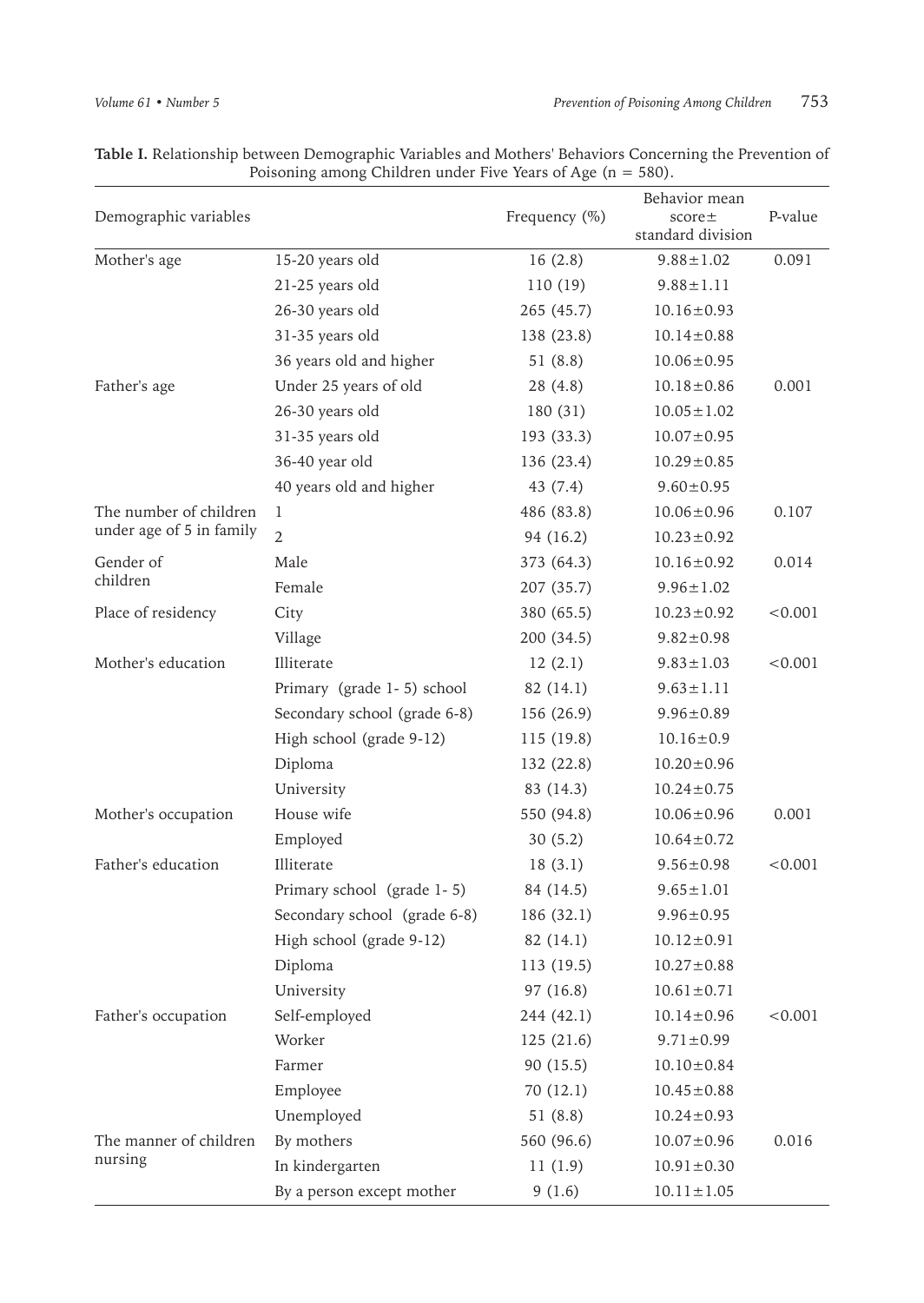| Constructs                  | Mean  |      | Standard deviation Obtainable score range | Score, obtained |
|-----------------------------|-------|------|-------------------------------------------|-----------------|
| Knowledge                   | 6.01  | 1.70 | $0 - 10$                                  | $1 - 10$        |
| Perceived<br>susceptibility | 23.10 | 3.32 | $6 - 30$                                  | $10 - 30$       |
| Perceived severity          | 19.60 | 2.71 | $5 - 25$                                  | 11-25           |
| Perceived barriers          | 15.00 | 3.70 | $4 - 25$                                  | $5 - 25$        |
| Perceived benefits          | 12.01 | 1.68 | $3 - 15$                                  | $4 - 15$        |
| Cues for action             | 16.59 | 4.71 | $4 - 25$                                  | $5 - 25$        |
| Self-efficacy               | 15.04 | 2.74 | $4 - 20$                                  | $4 - 20$        |
| <b>Behaviors</b>            | 10.09 | 0.96 | $0 - 11$                                  | $6 - 11$        |

|                                                |  |  | Table II. Descriptive Results of Knowledge, Constructs of the Health Belief Model and Behaviors among |  |  |  |  |  |  |  |  |
|------------------------------------------------|--|--|-------------------------------------------------------------------------------------------------------|--|--|--|--|--|--|--|--|
| Mothers with Children under Five Years of Age. |  |  |                                                                                                       |  |  |  |  |  |  |  |  |

**Table III.** The Fitted Regression Model between Behaviors (Response Variable) and Constructs of Health Belief Model (Independent Variable).

| Variable                    | Regression<br>coefficient | Standardized<br>regression coefficient | The standard<br>error | P-value | R-squared |
|-----------------------------|---------------------------|----------------------------------------|-----------------------|---------|-----------|
| Knowledge                   | 0.198                     | 0.351                                  | 0.022                 | < 0.001 | 0.123     |
| Perceived<br>susceptibility | 0.055                     | 0.191                                  | 0.012                 | < 0.001 | 0.036     |
| Perceived severity          | 0.042                     | 0.120                                  | 0.015                 | 0.004   | 0.014     |
| Perceived barriers          | 0.007                     | 0.027                                  | 0.011                 | 0.513   | 0.001     |
| Perceived benefits          | 0.022                     | 0.039                                  | 0.024                 | 0.344   | 0.002     |
| Cues to action              | 0.017                     | 0.085                                  | 0.008                 | 0.041   | 0.007     |
| Self-efficacy               | 0.037                     | 0.105                                  | 0.014                 | 0.012   | 0.011     |

family, the age and sex of the child, the age of the mother, the parents' education, the family size, parental supervision and substance abuse in the family.<sup>16</sup> In current study, there was a significant correlation between mothers' behaviors in preventing the poisoning among children under the age of five years and demographic variables of father's age, gender of children, place of residence, mother's education, mother's occupation, father's education, father's occupation and children nursing manner. These findings are consistent with a similar study in the field of incidents and poisoning.<sup>17</sup>

In some other studies, the relationships between demographic variables and HBM have been also been measured. For instance, in a study, there was a relationship between perceived severity and gender among underfive year old children and the mean score of perceived severity was higher in mothers with

male children than in mothers with female children. There was also a negative significant correlation between the number of children and the self-efficacy construct. The results of this study showed the direct relationships between the number of children, mother's education and mother's age with perceived barriers.18

In the current study, there was a significant relationship between knowledge and behavior of mothers in preventing poisoning of children under the age of five years, which is consistent with similar studies.<sup>19</sup> In order to improve the behavior of mothers, it is necessary to improve the attitude and increase the motivation of mothers. These findings are consistent with a similar study in the field of poisoning.<sup>19</sup>

There were positive and significant relationships between mothers' behaviors in preventing poisoning among children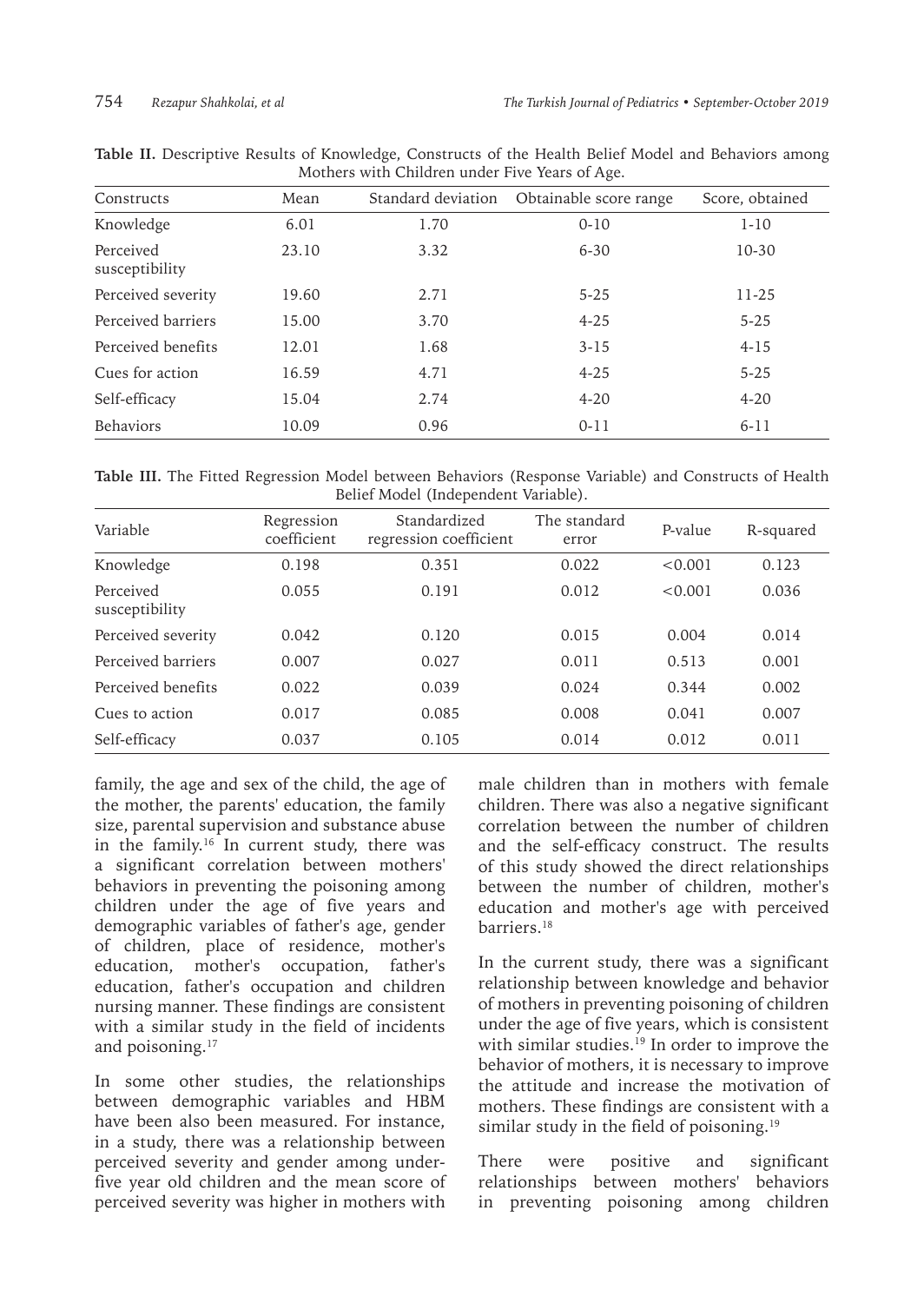under the age of five and their perceived susceptibility, perceived severity, cues to action and self-efficacy. This finding was consistent with a similar study on injury among underfive children using HBM.<sup>18</sup> The perceived susceptibility construct can be considered as an indicator that prompts mothers to care for their children against poisoning. This finding is not consistent with another similar study on injuries, which may be due to demographic and cultural differences in the groups of studied mothers or the use of different data collection tools.<sup>18</sup> A similar study that used HBM, showed that some HBM constructs play an important role in adopting preventive behaviors.<sup>20-21</sup>

In another study which in contrary to the findings of this study, the perceived barriers were found to be the most important construct for predicting the preventive behavior of mothers towards the injuries among children under the age of five, and the preventive behaviors of mothers were reduced by increasing the perceived barriers.<sup>18</sup>

The barriers, mentioned in this study, included the need of enough time for promoting home appliance safety. The differences between the demographic characteristics of the two communities under study can be considered as the reasons for the inconsistency of the mentioned study with the results of the present study.

The current study indicates that in designing and implementing effective interventions to prevent poisoning among children, it is good to focus on empowering children's mothers, and also in educating mothers it is important to consider and work on the constructs of perceived susceptibility, perceived severity, cues to action and self-efficacy in relation to the preventive behaviors of mothers.

It seems that one of the important strengths of this study is the full participation of mothers who were selected as a sample (100% response rate). The study aim, which was about the participants' children's health and safety, and also having a person to care for the participant's child during the interview both seem to be effective in increasing the response rate. The method of data collection by selfreporting can be referred to as the limitation of the current study. Of course, we tried to discuss the importance of the study to get correct data as much as possible. Also, the data collection in rural area, regarding to be far from some of the villages from the city, was time consuming.

Consequently, the rate of all constructs of the HBM were higher than the moderate level in this study, but regarding importance of safety among children, mothers' behaviors in preventing poisoning in children under the age of five years still need to be promoted. The mothers' behaviors in relation to preventing poisoning among children under the age of five can be predicted based on the constructs of HBM with emphasis on perceived sensitivity, perceived severity, cues to practice and selfefficacy. These findings can be useful to design more appropriate educational interventions in the field of poisoning prevention among children under-five.

### **Acknowledgments**

This project has been approved and financially supported by the Research and Technology Deputy of Hamadan University of Medical Sciences (reference number: 960115157). The authors wish to thank all the interviewers who helped to collect data in this study and also all mothers who participated in current study.

#### **REFERENCES**

- 1. World Health Organization. Poisoning Prevention and Management. http://www.who.int/ipcs/poisons/en. (Accessed on 28 December 2019).
- 2. Sahin S, Carman KB, Dinleyici EC. Acute poisoning in children; data of a pediatric emergency unit. Iran J Pediatr 2011; 21: 479-484.
- 3. Wynn PM, Zou K, Young B, et al. Prevention of childhood poisoning in the home: overview of systematic reviews and a systematic review of primary studies. In J Inj Contr Saf Promot 2016; 23: 3-28.
- 4. World Health Organization. The cost of a polluted environment:1.7 million child deaths a year says WHO. https://www.who.int/news-room/detail/06- 03-2017-the-cost-of-a-polluted-environment-1-7 million-child-deaths-a-year-says-who. (Accessed on 30 December 2019).